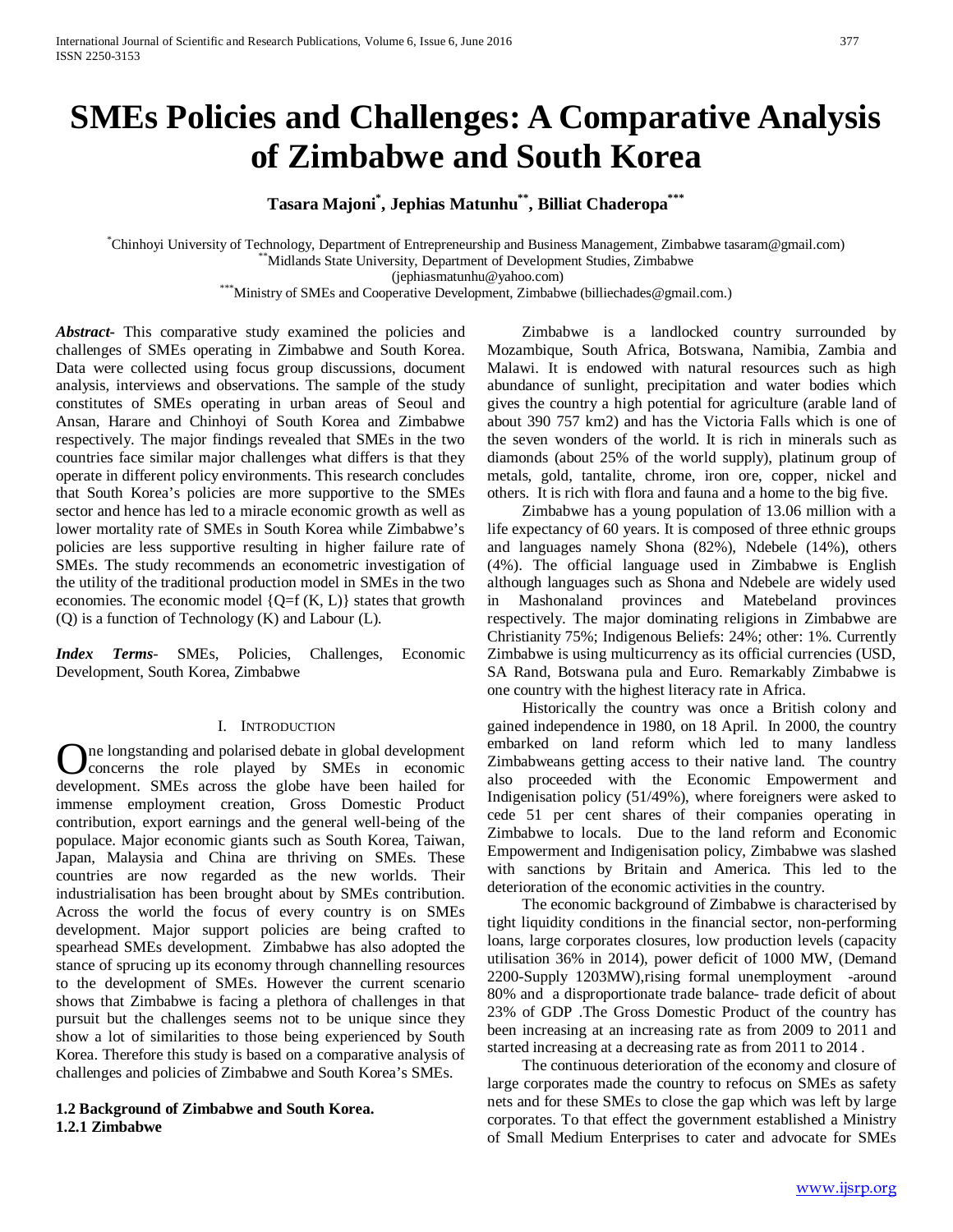policies. SMEs are contributing more than 60% on employment, Gross Domestic Product and to the tax base. Though the government of Zimbabwe started its focus on SMEs as from 1980 through enactment of Small Enterprises Development Corporation, SMEs are still facing a mirage of challenges despite numerous policies and supporters of SMEs in Zimbabwe.

# **1.2.2 South Korea**

 South Korea is an Asian country. Koreans are primarily from one ethnic family and speak one language, they share distinct physical characteristics and are believed to be descendants of several Mongol tribes that migrated onto the Korean Peninsula from Central Asia. According to South Korea 2011 statistics, South Korea's total population was estimated at 49,779,000. A notable trend in South Korea's demographics is that it is growing older with each passing year. In the 1960s, Korea's population distribution formed a pyramid, with a high birth rate and relatively short life expectancy. However, agegroup distribution is now shaped more like a bell because of the low birth rate and extended life expectancy. It is projected that by the year 2020 youths (15 and younger) will make up a decreasing portion of the total population, while senior citizens (65 and older) will account for some 15.7 per cent of the total population. In South Korea about 46,5% of the population have no religion,29.3% are Christians,22.8% are Bhuddism,0.4% Islam,0.3 % Won bhuddism,0.2% Confucianism,0.1% Cheondoism and 0.4% others (SBC,2015).

 South Korea seems to share the same experiences with Zimbabwe but however their SMEs policies seem to be better than Zimbabwe. Similarly, South Korea was once a colony of Japan and gained independence in 1945. South Korea embarked on land reform, distributing land from Japanese to Koreans and invested heavily on farmers. South Korea believes in SMEs and has invested aggressively in this sector since their independence and crafted policies to support SMEs. Despite sharing same experiences and same focus, Zimbabwe is lagging behind in SMEs development while South Korea is booming, although SMEs in South Korea seem to face same challenges like those faced by Zimbabwean SMEs. This has premised this research in comparing SMEs challenges and policies faced by these two different countries.

# **1.3 Objectives**

 The research study's main aim was to compare the challenges and policies being faced by SMEs in Zimbabwe and South Korea.

# **1.4 Justification of the study**

 Both countries have suffered colonial rule, Zimbabwe was colonised by Britain while South Korea was colonised by Japan. They also attained political independence through liberation struggles and they belong to the South-South Cooperation. Both countries seem to be facing similar challenges but operating in different policy environments. However South Korea's SMEs seems to be prospering as compared to Zimbabwe.

# **1.5 Literature Review**

 Small Medium Enterprises has been defined and used differently in various contexts. Definitions vary between

industries, countries and even between studies (Davidson, 1989). A small firm in the UK, for example, is not necessarily a small firm in the Zimbabwean business environment. However the different variables that are widely used include the number of employees, the capital base, fixed assets employed, level of turnover, type of business, degree of formalisation and some combination of variables (Davidson,op cit.; Havens and Senneseth, 2001; Premaratne,2001; Ozcan,1995). Maseko (2011) confirms that authors do not unanimously agree on one definition of SMEs across all academic disciplines. No single definition can capture all the dimensions of a small and medium enterprise.

 In Zimbabwe, legally the Ministry of Small Medium Enterprise Cooperation define a small enterprise as a business that employs not more than 50 employees while operating as a registered entity and a medium enterprise as one employing up to 75 and 100 people. Also SEDCO (2010) does not differentiate between Small and Medium enterprises and further defined it as a firm that has not more than 100 employees with maximum annual sales of up to \$830 000.

 Small and medium-sized entities (SMEs) play important roles in economic growth and sustainable development of every nation, (Moore et al., 2008). The growth of SMEs is a critical ingredient in the sustainable development of developing economies (Mudavanhu et al., 2011). According to Storey and Westhead (1994), SMEs are regarded as the seed-bed for the development of large companies and are the life blood of commerce and industry at large. Entrepreneurship the world over today is regarded as a panacea to unemployment, poverty reduction and economic growth (Reserve Bank of Zimbabwe (2009). SMEs have been identified as sources of innovation and business evolution (Wynarczyk et al., 1993).

 Globally, Small to medium enterprises are being hailed for their pivotal role in promoting grassroots economic growth and equitable sustainable development (Munyanyiwa, 2009). Literature noted that in the USA and EU countries it is estimated that SMEs contribute 40-60 percent to Gross Domestic Product and 30 to 60 percent in exports. It is also highlighted that Asian Tigers such as India, Indonesia, China, Malaysia, Japan and South Korea also have thriving SME sectors contributing between 70 to 90 percent in employment and an estimated of over 40 percent contribution in their respective GDPs (SBC,2015). Whilst in African power houses such as South Africa, Egypt, Nigeria and Kenya, the SME sector is estimated to contribute over 70 percent in employment, and 30 to 40 percent contribution to GDP (Munyanyiwa 2009). Empirical evidence according to Mbendi (2003) indicates that SMEs in Zimbabwe contribute less that 5 percent to GDP.

 SMEs are confronted by a number of opportunities and challenges. Some of these opportunities and challenges are caused by the SMEs themselves, some are caused by the corporate world while others are caused by government policies and legislation. Of importance in this study are the opportunities and challenges that relate to government policies, legislation and actions. The government, through its policies and legislation acts as both a barrier and a facilitator of the establishment and development of SMEs.

# **1.6 Research Methodology**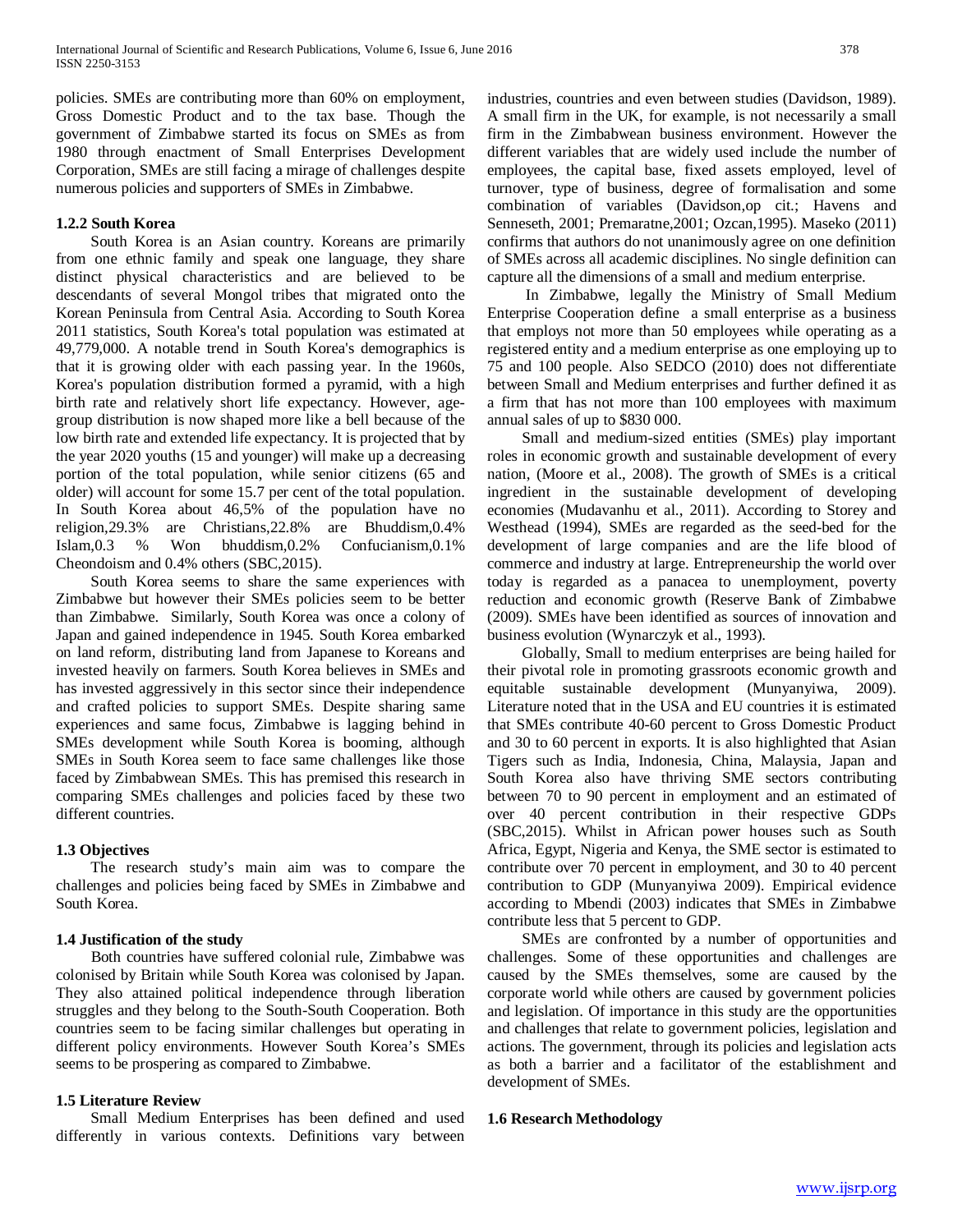In investigating the situation of the SME sectors in South Korea and Zimbabwe, the researchers adopted an embedded mixed research approach. A similar triangulation technique has been used widely in policy studies by the Institute of Policy Analysis and Research (IPAR). Primary data were collected from a purposively selected sample of SMES and scholars drawn from the four urban areas participating in the study. Focus group discussions (FGDs) were conducted from the following urban areas; Ansan, Seoul, Chinhoyi and Harare. Observations were also made to corroborate the data collected through interviews and FGDs. Some of the interviews were conducted using the information and communication technology. In this case social networks like the WhatsApp, Facebook, and twitter were used to collect the data. Secondary data for this study were collected from literature on SMEs in general, SMEs in South Korea and SMEs in Zimbabwe. The researchers took advantage of their tour in South Korea (2015) to undergo training on SME policies sector for sustainable development.

 In conducting this study, the researchers observed the 1948 Nuremburg Code which states that respondents have the right to refuse to participate in a research. All the respondents willingly consented to participate in the study; informed consent was sought after the researcher had disclosed his intentions to the sampled respondents. The researchers observed Patton's (2002) advice that no attempt should be made to deceive the respondents. The respondents were protected from all forms of physical and psychological harm. Where necessary, codes were used in place of names (SK for a respondent in South Korea and ZW for a respondent in Zimbabwe). No individuals with diminishing autonomy were involved in the study.

#### **1.7 Major Findings**

 The SME sector in South Korea is small in size but big in potential; it employs 88 per cent of the total workforce, accounting for 99 per cent of the total number of companies and they make up 50 per cent of the country's GDP (SBC 2015). This section presents the research findings under the following thematic areas; definition of SMEs, Challenges faced by the SMEs in the two countries, and country specific Policies of dealing with the challenges. The themes emerged from the data sets.

#### **1.7.1 Definition of SMES**

 The study established that South Korea and Zimbabwe have different definitions of SMES. The table below summaries the definitions by law

| <b>Industry</b>                                                           | <b>No. of Employees</b> |                 | Capital Base (upper limit)        |                     | <b>Annual Sales</b> (upper limit)            |                     |
|---------------------------------------------------------------------------|-------------------------|-----------------|-----------------------------------|---------------------|----------------------------------------------|---------------------|
|                                                                           | S. Korea                | <b>Zimbabwe</b> | S. Korea                          | <b>Zimbabwe</b>     | <b>Zimbabwe</b><br>S. Korea                  |                     |
| Manufacturing<br>(12)<br>sectors)                                         | $\leq 300$              | Up to 75        | KRW 8 billion<br>(US\$8 million)  | US\$1000 000        | <b>US\$100</b><br>million                    | US\$1000000         |
| Manufacturing<br>(6)<br>sectors)                                          | $\leq 300$              | Up to 75        | KRW 8 billion<br>(US\$8 million)  | <b>US 1000 000</b>  | US150milli<br>and<br>on<br>US\$80milli<br>on | US\$1000000         |
| Mining                                                                    | $\leq 300$              | < 75            | KRW 3 billion<br>(US\$3 million)  | <b>US\$2000 000</b> | (US\$100<br>million)                         | US\$3000 000,       |
| Construction                                                              | $<$ 300                 | $<$ 300         | KRW3<br>billion<br>(US\$3 million | <b>US\$2000 000</b> | (US\$100)<br>million)                        | US\$2 000 000       |
| Transportation                                                            | $<$ 300                 | $<$ 300         | KRW3<br>billion<br>(US\$3 million | <b>US\$500000</b>   | (US\$80<br>million)                          | US\$1000000         |
| Publication,<br>broadcast,<br>services<br>(business<br>support,<br>IT etc | $\leq 300$              | < 75            | N <sub>o</sub><br>threshold       | <b>US\$500 000</b>  | KRW30bill<br>ion<br>(US\$80mill<br>ion)      | <b>US\$1000 000</b> |
| Wholesale<br>and<br>retail                                                | $\leq 200$              | < 75            | No Threshold                      | <b>US\$50 000</b>   | KRW20bill<br>ion<br>(US\$100)<br>Million)    | US\$1000 000        |
| Financial services                                                        | $\leq 200$              | < 75            | No threshold                      | <b>US\$500 000</b>  | \$40 million                                 | US\$1 000 000       |
| Agriculture,                                                              | $\leq_{200}$            | < 75            | No threshold                      | <b>US\$500 000</b>  | \$100<br>million                             | US\$1 000 000       |
| <b>Utilities</b>                                                          | $\leq_{200}$            | < 75            | No threshold                      | <b>US\$500 000</b>  | \$100<br>million                             | US\$2 000 000       |
| Environmental<br>services, education<br>etc                               | $\leq 100$              | < 75            | No threshold                      | <b>US\$500 000</b>  | KRW10bill<br>ion<br>(US\$40)<br>million)     | US\$1 000 000       |
| Real<br>Estate<br>Services                                                | $\leq 50$               | < 75            | No threshold                      | <b>US\$500 000</b>  | KRW5billi<br>on<br>(US\$40)                  | US\$1000 000        |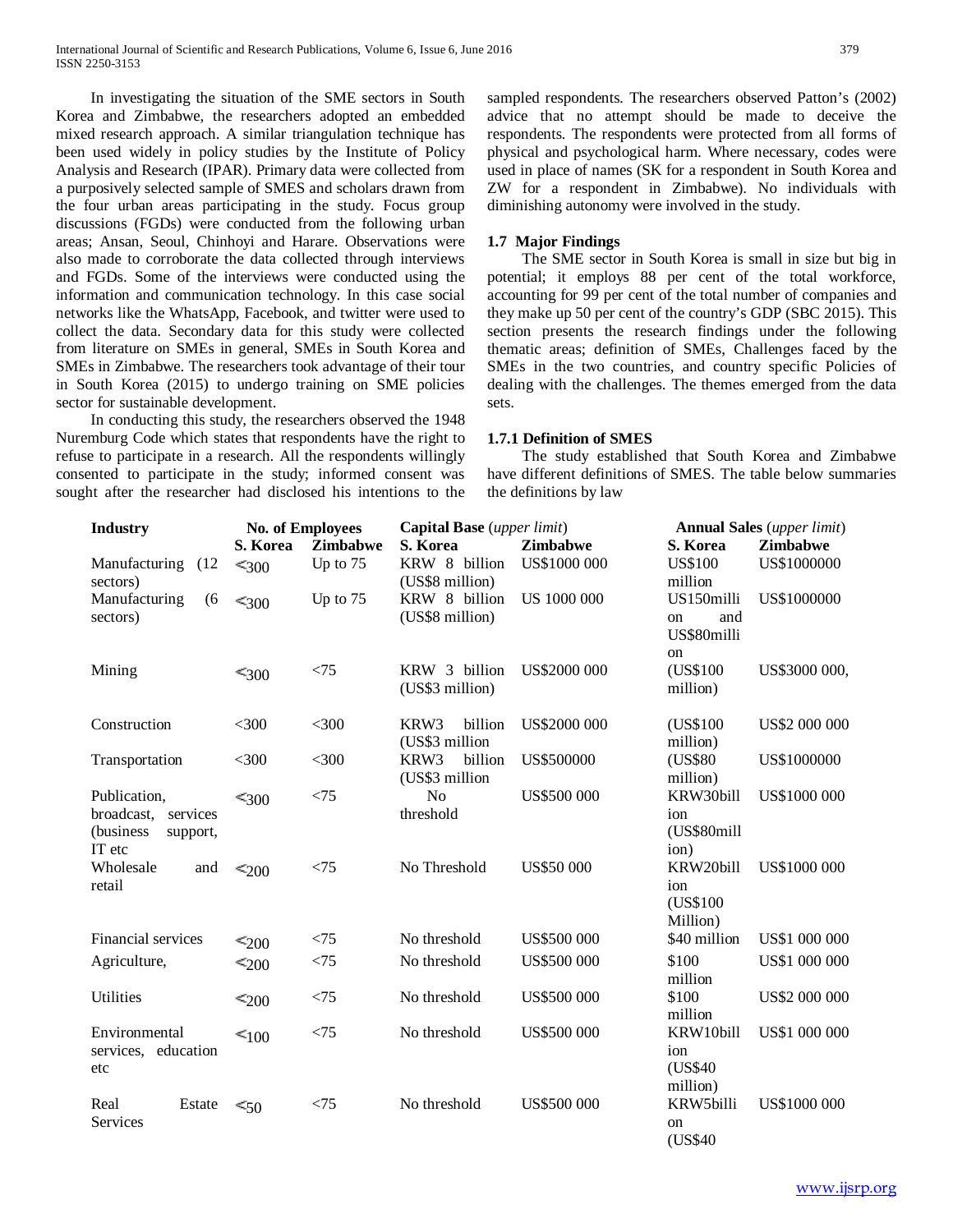South Korea uses two criteria to define SMEs; namely number of employees or capital and number of employees or sales. This is slightly different from Zimbabwe which consistently uses the three parameters combined to define SMEs. Both countries categorise the SME sector into micro, small and medium depending on the thresholds of the parameters and

 In both countries, SMEs are regarded as engines of economic growth. In Zimbabwe the SMEs sector contributes over 60% to the country's GDP and employs about 5.8 million people (Fin scope Survey of 2012) compared to the SMEs sector in South Korea which contributes over 52 % to the economy's GDP and employs 12.6 million people. The above statistics indicate that the SME sector in Zimbabwe contributes about 8% more to the country's GDP than what the South Korean SME

**Source: SBC (2015) and Finscorp (2013)**

#### million)

 The following tables 1 and 2 respectively show the distribution of SMEs in Zimbabwe and South Korea.

#### **1.8.1 Distribution by class**

#### **Table 8.1: Distribution of SMEs by class**

| Distribution of SMEs According to Class in the two countries |                 |               |                    |               |  |
|--------------------------------------------------------------|-----------------|---------------|--------------------|---------------|--|
| Class                                                        | Zimbabwe (2012) |               | South Korea (2010) |               |  |
|                                                              | of<br>No.       | $\frac{0}{0}$ | No.<br>-of         | $\frac{0}{0}$ |  |
|                                                              | <b>SMEs</b>     |               | <b>SMEs</b>        |               |  |
| Micro                                                        | 660<br>2        | 95            | 750<br>2           | 88.1          |  |
|                                                              | $000 \,$        |               | 000                |               |  |
| Small                                                        | 112 000         | 4             | 250 000            | 8             |  |
| Medium                                                       | 28 000          |               | 120 000            | 3.9           |  |
| Total                                                        | 800<br>2        | 100%          | 120<br>3           | 100%          |  |
|                                                              | 000             |               | 000                |               |  |

**Source: SBC (2015) and Finscorp (2013)**

#### **1.8 Distribution of SMEs**

sector contributes to their national GDP.

**1.7.2 Contribution of SMEs**

economic sector.

**1.8.2 Distribution by Sector Table 2 shows distribution of SMEs by sector**



**Source: Finscorp (2013) and SBC (2015)**

#### **1.9 Nature of SMEs**

 It emerged from the data that compared to the scenario in South Korea and in Zimbabwe that the large enterprise sector is shrinking in terms of numbers and productivity. In this regard Respondent ZW10 noted, the shrinkage is largely a result of the economic sanctions that were imposed on the country by the West at the turn of the  $21<sup>st</sup>$  century. The sanctions could have affected the vertical and horizontal linkages of the large enterprises that were there prior to the economic sanctions, yet in South Korea both horizontal and vertical integration of firms is increasing especially in the petro-chemical industries. Respondent SK02 argued that the current economic and indigenisation policy by the GoZ is scaring away FDI living the economy in the hands of the struggling SME sector. More than in Zimbabwe, in South Korea more and more SMEs are upgrading to large enterprises.

 The fact that fewer SMEs in Zimbabwe are maturing to large enterprises is not unique to Zimbabwe. Caroline's (2013)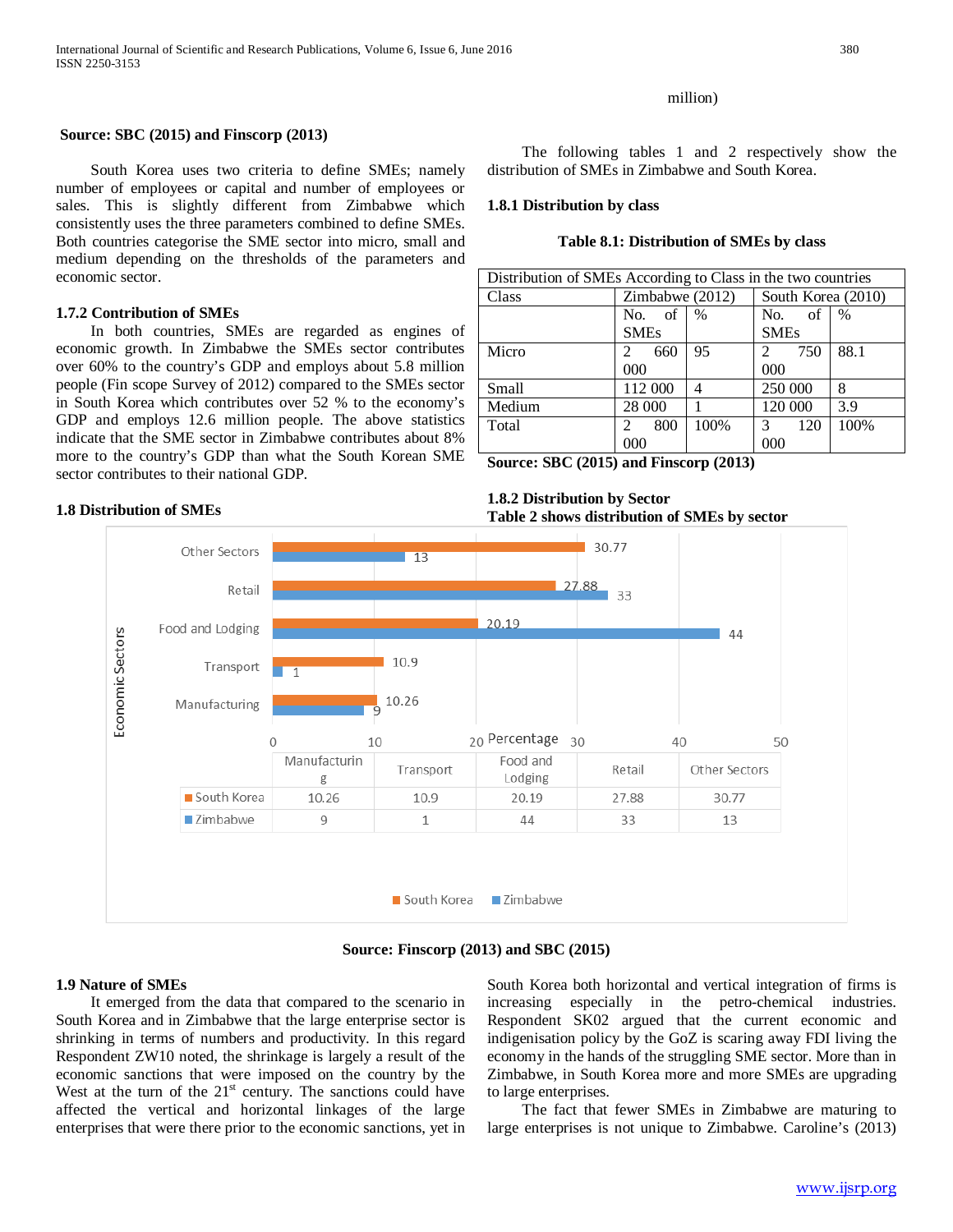study of SME upgrading revealed that instead of growing, MSEs in most countries run the risk of folding due to challenges which they always face. Unlike in South Korea, SMEs in Zimbabwe face a liquidity crunch which (Mehlomakulu 2014) is a result of low FDI, high import bill, high country risk, illicit capital outflows and low consumer confidence.

# **1.10. SME Policies in South Korea and Zimbabwe**

 The SME sector in both South Korea and Zimbabwe operate within government policies. In South Korea, Small and medium business cooperation was formed to assist the SME sector grows. The SBC provides customised support on company's stage in its growth cycle (start-up growth-leap) to maturity. The policy idea is to promote business start-up and enhance competiveness of the SME sector. In Zimbabwe, this function is provided by the Ministry of Small to Medium Enterprises through the SEDCO. Both organisations offer loans for facilities and operation in order to promote business start-ups and create new jobs. The money comes in the form of investment and loan hybrid financing; under this scheme, the SBC SMEs are availed cheap loans. Two types of loans are available in South Korea; the income sharing loans<sup>[1](#page-0-0)</sup> and growth sharing loans<sup>[2](#page-4-0)</sup>. The GoS through the SBC also provide growth stage funding; this is called the technology commercialisation Fund. The facility offers loans to introduce production facilities and break into a new market in order to prevent excellent to commercialise development technology. Under this stage, the  $SBC<sup>3</sup>$  $SBC<sup>3</sup>$  $SBC<sup>3</sup>$  also provides new growth industry funds which offer loans necessary for competitiveness enhancement, such as improved productivity and high value –added products, to high potential SMEs with excellent technology and growth potential in order to create a growth engine and promote collectivization and collaboration of SMEs. Under the leap stage, the South Korean government provides structural adjustment funds. These funds offer loans necessary for the restructuring of less competitive SMEs to recover their competitiveness, and providing loans for facilities and operation to promote re-starting up based on knowhow o successful or failed entrepreneurs. The same government also provides emergency stabilisation funds. The fund offers loans to create a stable business environment for SMEs which are temporarily struggling due to difficulties in production and sales, natural disasters etc. the Government of Zimbabwe does assist SMEs but the process is somewhat different from that of South Korea. For instance, loans provided by the SEDCO are not neatly categorised as is the case in South Korea.

In line with the traditional growth model  $(Q=f(K, L))$  the government of Korea through the SBC develops human capital by providing passionate youths with an opportunity to start a business and SMEs with high quality training. Lessons to be learned by the government of Zimbabwe are that there should be a Youth Start-up Academy whose main function is to establish a comprehensive supporting system from technical assistance to training funds and marketing to ensure success of youth star-tups. Under this programme, 70 percent of the total project costs are subsidized (within a maximum of 100 million won- US\$10 million). Besides, the Academy offers space for preparing starting –up, room for product development, common workplace and room for product release. Notably the academy also offers one-on-one coaching services by professionals with vast experience in addressing on-site problems.

 The GoZ can also learn from the South Korean Smile stories which operate a private job portal to provide job information on best SMEs which the SBC and college students have found out in person (providing job information in real time through SNS). The goal of South Korea also provides Performance Compensation funds. Under this scheme employers and core manpower of SMEs create a mutual aid fund, which is provided to capable employees who have worked over 5 years as an incentive for long term service.

 The study has revealed that the registration process for one to be considered an official SME in Zimbabwe is hectic and the requirements are difficult to meet. This has led to many SMEs operating without the required paper work. Respondents argued that the stiff requirements for legal recognition of SMEs have had a negative impact on their operations as they cannot acquire financial assistance, legal places to operate from as well as running the risk of losing their wares through confiscation by the police.

# **1.11 Summary of Major SME policies**

# **1.11.1 Summary of Major SME policies of Zimbabwe.**

| Year     | <b>SMEs Policies Crafted</b>                                                                                                       |  |  |  |  |
|----------|------------------------------------------------------------------------------------------------------------------------------------|--|--|--|--|
| 1983     | <b>Small Enterprises Development Corporation Act:</b>                                                                              |  |  |  |  |
| 2002     | Ministry of Small and Medium Enterprises was<br>established to support SMEs                                                        |  |  |  |  |
| 2008     | It incorporated cooperative development and was<br>renamed Ministry of Small and Medium Enterprises<br>and Cooperative Development |  |  |  |  |
| 2002-    | The Ministry put in place a SME Policy and Strategy                                                                                |  |  |  |  |
| 2007     | Framework 2002-2007,                                                                                                               |  |  |  |  |
| and      | It was revised for 2011-2016 period                                                                                                |  |  |  |  |
| $2011 -$ |                                                                                                                                    |  |  |  |  |
| 2016     |                                                                                                                                    |  |  |  |  |
| 2014-    | Formulating policies to create an<br>enabling                                                                                      |  |  |  |  |
| 2018     | environment- SME Act (Chap 24: 12), Revised                                                                                        |  |  |  |  |
|          | Policy and Strategic Framework 2014-2018-                                                                                          |  |  |  |  |
|          | Launched on 25 June 2015                                                                                                           |  |  |  |  |

#### **1.11.2 Summary of Major SME Policies of South Korea**

| $1945 -$ | South Korean SMEs Policies                 |  |  |  |
|----------|--------------------------------------------|--|--|--|
| 1960     | Establishment of the SME Department in the |  |  |  |

<sup>&</sup>lt;sup>1</sup> Income sharing loan: after financing, receive income-related interest (fixed interest + income –related interest) based on the company's sales performance.<br><sup>2</sup> Growth sharing loan: acquire convertible bonds (CBs) and offer

<span id="page-4-0"></span>loans at a low interest rate.

<span id="page-4-1"></span><sup>&</sup>lt;sup>3</sup> The Small and Medium Business Corporation provides Korea's SMEs with a wide range of services, such as policy funds, corporate consulting, technical support, marketing, global cooperation and human resources training in order to enhance their global competitiveness (Chae-Un Lin 2015)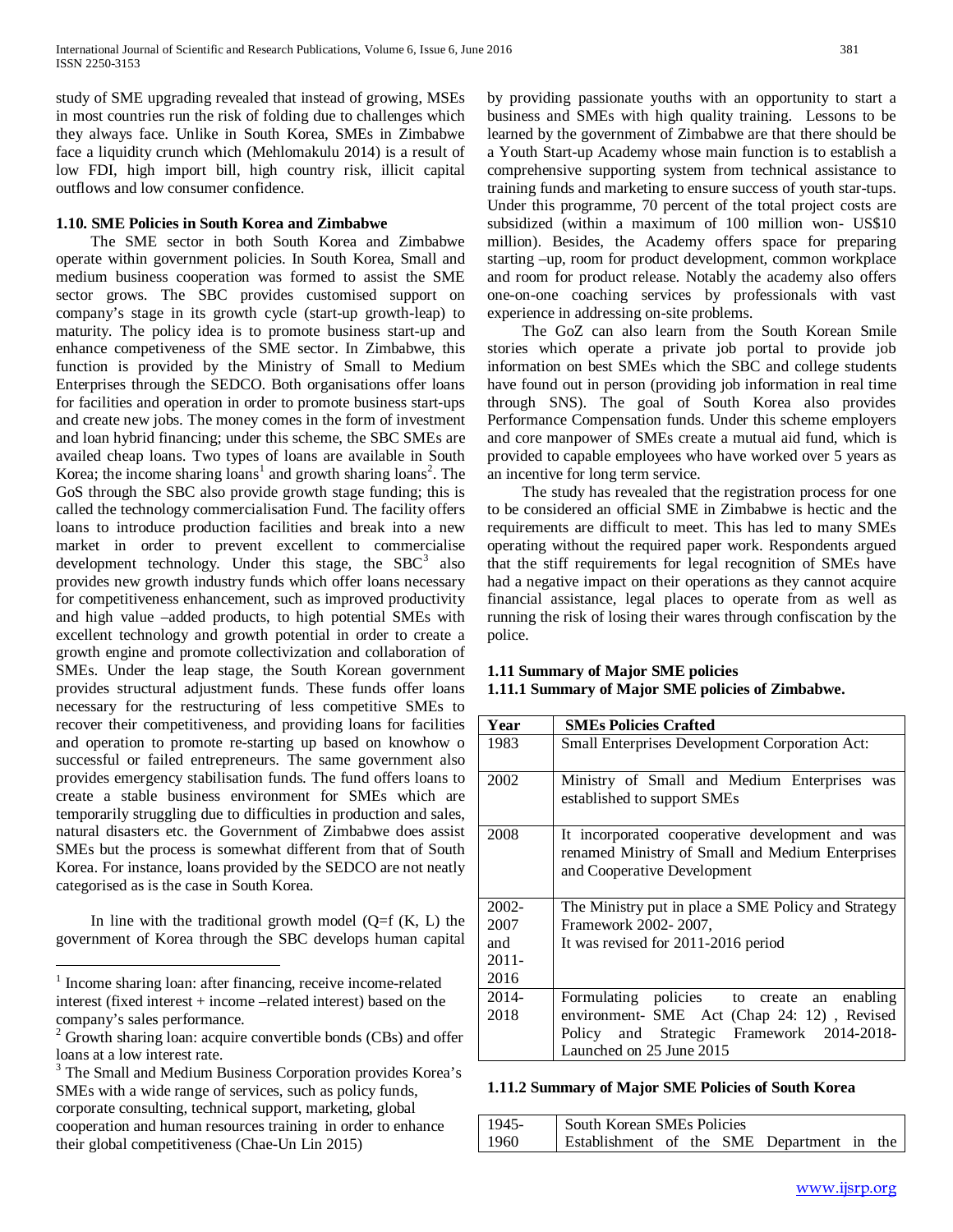|               | Ministry of Commerce and Industry                                                                                |
|---------------|------------------------------------------------------------------------------------------------------------------|
|               |                                                                                                                  |
| 1961-<br>1971 | Promulgation of the Law of SME Business 1961-<br>1971-Adjustment (1961); Establishment of the SME<br>Bank (1961) |
|               | - Establishment of the Korea Federation of Small<br>and Medium Business (1962)                                   |
|               | - The Export Promotion Act (1962)                                                                                |
|               | - The SME Framework Act (1966)                                                                                   |
|               | - Establishment of export industrial complex (Seoul<br>and Inchon, 1966)                                         |
| 1972-         | -The Law of Credit Guarantee Fund (1974)                                                                         |
| 1981          | -The Law of the Promotion of SME Systematisation<br>(1975)                                                       |
|               | -The Law of SME Promotion (1978); Establishment                                                                  |
|               | of Small Business Corporation (1978)                                                                             |
| 1982-         | The Law Promotion of Procurement from SMEs                                                                       |
| 1992          | (Collective Negotiated Contract System,                                                                          |
|               | etc.1981); Implementing the "SME-Only" Business                                                                  |
|               | Policy (1982)                                                                                                    |
|               | - The Law of the Support for SME Start-ups (1986)                                                                |
|               | - The Law of Technology Credit Guarantee Fund                                                                    |
|               | (1989); The Law of the Promotion of SMEs                                                                         |
|               | and the Procurement from SME Products (1989)                                                                     |
| 1993-         | Abolition of "SME Only" Policies; Re-structuring                                                                 |
| 1997          | and reforming SMEs (Concentrating on<br>technology development, automation of production                         |
|               | lines, promotion of start-ups)                                                                                   |
|               | - Expanding Obligatory Loans to SME to 45%;                                                                      |
|               | Regional SME development                                                                                         |
|               | - Establishment a SME control tower, the Small and                                                               |
|               | Medium Business Administration (1996)                                                                            |
| 1998-         | The Law of Special Measures for the Promotion of                                                                 |
| 2008          | Venture Businesses(1997), Amendment                                                                              |
|               | on the Small Business Act (1997), The Law of                                                                     |
|               | Women Owned Businesses (1999)                                                                                    |
| 2008-         | The increasing magnitude of bi-lateral and regional                                                              |
| Present       | free trade regimes                                                                                               |
|               | - Increasing regulations derived from the augmented                                                              |
|               | awareness on environmental protection                                                                            |
|               | -threats and opportunities (e.g. the rise of the green                                                           |
|               | economy, green technology, the                                                                                   |
|               | "silver" economy)<br>Generation changes occurring in<br>Korean                                                   |
|               | enterprises                                                                                                      |
|               |                                                                                                                  |

# **1.12 Accessing finance from financial institutions**

 In both countries financial assistance to the SME sector is divided into indirect funding and direct funding. Bank loans are the largest supplier of funding to the sector. In South Korea, bank loans amounted to US\$443.5 billion in 2010 and the figure shot up to US\$471.6. Indirect funding comes in the form of bank loans, credit guarantee. According to Respondent ZW9, SMEs are perceived to have a high risk profile by financial institutions. This results in players within the sector being charged higher interest rates compared to larger firms, thus unnecessarily increasing operating costs and reducing the competitiveness of SMEs. The exorbitant cost of capital could be one of the reasons why some SMEs fail to repay the loans, causing them to lose

assets they would have provided as collateral security. In addition, the high rates also make SMEs hesitant to take the risk of borrowing from SEDCO fearing to lose assets due to failure to repay the debt. Under such a circumstance, the growth of SMEs becomes hindered. In Zimbabwe 67.4 per cent compared to 5.2 percent of the SMES in South Korea did not receive external finance despite having applied for it. The above finding is corroborated by a statement by the Reserve Bank of Zimbabwe, which states that as at May 2012, total loans that were extended to SMEs by the various institutions amounted to \$164, 4 million (about 5%) of total loans of \$2,8 billion. The respondents claim that Banks' insistence on collateral, lengthy and tedious loan processing, stringent documentation requirements, complicated procedures in applying for loans, including from government schemes, and high interest rates undermine SMEs potential to survive. The futures of SMEs depend on what government policies do for the entrepreneurs.

 Unlike in South Korea, SMEs in Zimbabwe are suffering liquidity challenges. Respondent SK5 explains the link between liquidity and SME growth as; 'In depressed economic and financial set up, the interest rates on bank loans is too high, the amortization period for the loans is too short, and the amount of the loans given to the borrowers is too small.' Finance is needed for SME growth (Muchabaiwa 2011; Basil 2005) without it there is premature death of SMEs.

 In both countries, Multinational Corporations (MNCs) conduct business with SMEs. However unlike in South Korea, the migration of large companies out of Zimbabwe is a challenge to the growth of SMEs in the country. Fortunately, the GoZ is reexamining its indigenization policy to attract FDI of MNCs because of their pivotal role in the economy and for SMEs to grow and survive. Respondent SK7 noted that if MNCs pull out, many SMEs may close shop and others would find it difficult to access technology/spare parts or components. Similar studies by Tendler and Amorim (1996) and Aremu (2004) have confirmed that scarcity of technology and skilled workers hampers SME growth in most developing countries. This confirms the significance of the  $Q=f(K, L)$  growth model in explaining what should be done to improve SME viability in both countries. SMEs are aware of the need to become more resilient and competitive in the face of economic changes.

# **1.13 Managerial Experience**

 It emerged from the study that financial management is one of the main reasons for challenges being faced by SMEs. In both countries SMEs performance is closely linked to entrepreneurial skills of the proprietor. Proprietors with business related qualifications tended to survive by 30% more than non-qualified proprietors. This finding confirms the traditional production model  $Q= f(K, L)$  economic production model. According to this model an increase in quality of L (human capital) stimulates an increase growth of an SME (Q). In line with this model, South Korea has put in place SME training centers like the SBC. The role of the Centre is to train SME in all issues that are related to business. The centers provide working space and monitor SMEs from start up to upgrade. This is one facility that is lacking in Zimbabwe. Respondent ZW6 notes, 'SME failure is high in Zimbabwe because of poor training and monitoring of the sector by Government.' The GoZ should support the SMEs by creating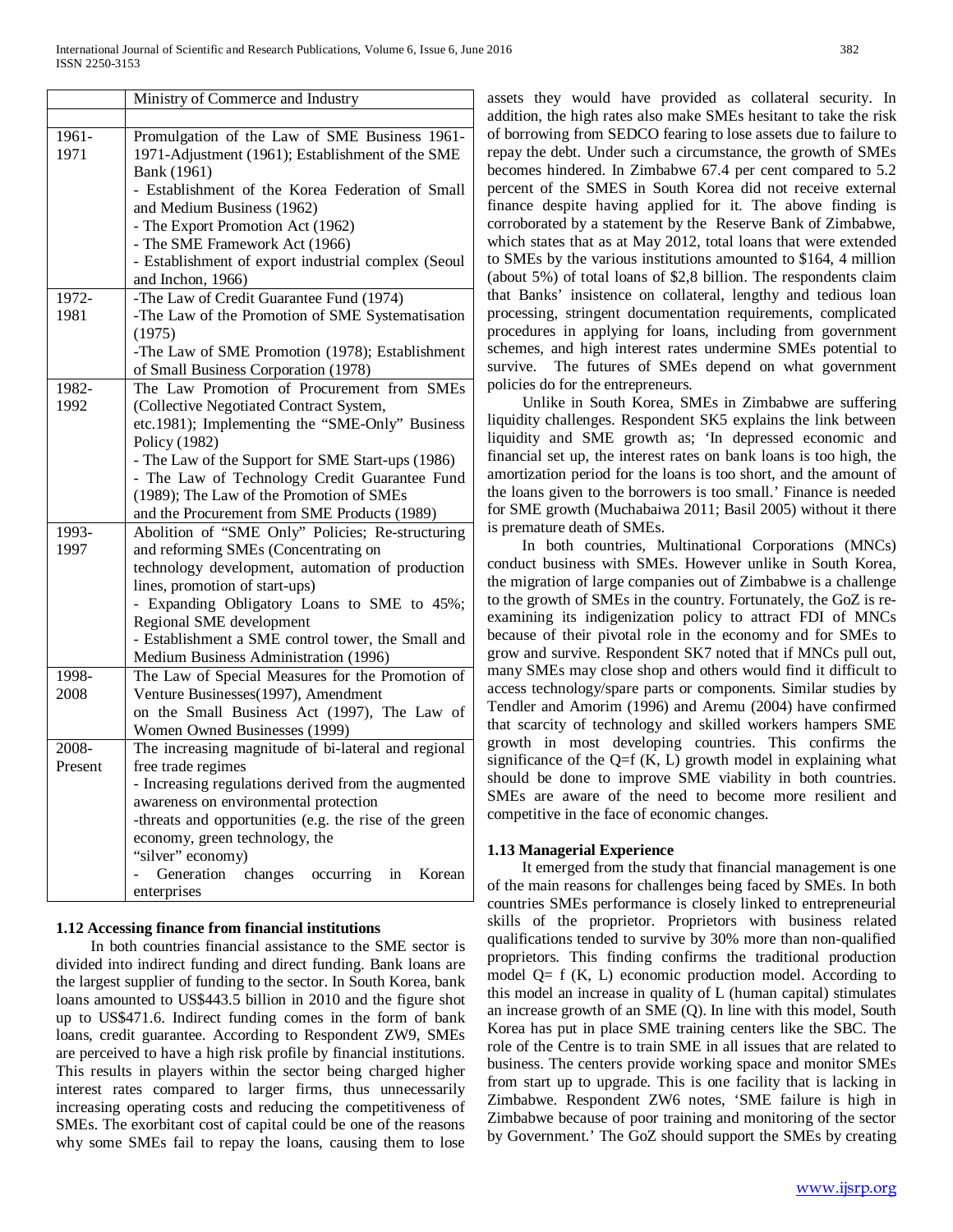a well conducive environment and infrastructure for the SMEs to operate without hindrances. Lack of well-groomed managers in some SMEs has resulted in inadequate market research, overconcentration on one or two markets for finished products, lack of succession plan, lack of proper book keeping, lack of proper records or lack of any records at all, inability to separate business and family or personal finances, lack of business strategy, inability to distinguish between revenue and profit, inability to procure the right plant and machinery, and inability to engage or employ the right caliber staff.

#### **1.14 Infrastructure**

 Infrastructure is an important factor in SMEs growth. More than in South Korea, most of the infrastructure being used by many SMEs in Zimbabwe is either dilapidated or is inadequate to accommodate the assigned SMEs. At Mupedzanhamo market in the high density suburb of Mbare there is no adequate toilet infrastructure for the vendors and their customers. At Glen View complex, SMEs produce further but have no proper storage space; the raw materials, unfinished products and finished furniture are exposed to harsh weather conditions such as heat and rain.

 Unlike in South Korea, in Zimbabwe SMEs especially those in the agricultural sector face severe challenges of drought due to climate change and environmental risks. The impacts of climate change include droughts. The decreased availability of water may also affect hydro-power production in the energy sector, and higher numbers of people are exposed to vector- and water-borne diseases. Respondent SK1 notes that SMEs in Zimbabwe, more than those in South Korea rely heavily on inefficiently provided state infrastructures such as electricity and water and cannot afford the cost of developing any alternatives.

 KODIT in South Korea and SEDCO in Zimbabwe are government owned SME funding partners. In cases of default by SMEs, these organisations have the power to attach properties that would have been had surrendered as collateral security. Since SEDCO is under a Ministry, one can therefore argue that the Government is directly or indirectly sanctioning the activities by SEDCO. Directly, it is sanctioning this behavior by not protecting the SMEs who would have defaulted repaying their loans. Indirectly, the Government is sanctioning this conduct by SEDCO by not adequately funding its activities, thus allowing it to leave on solely on its revolving finances. It is important to note that as much as some of the SMEs default in the payment of their loans due to mismanagement, a significant portion default due to a non-conducive economic environment in which these small to medium enterprises exist. Struggling SMEs use labour intensive farming methods, output is low in terms of quantity and quality- and their products are less competitive on the open market.

#### **1.15 Environmental challenges**

 Both South Korea and Zimbabwe have enforceable environmental laws, however contribution to industrial pollution by SMEs in both countries is high. This is because SMEs prefer low-cost solutions which are not always the best for the environment. This is not unique to the two developing countries; in Europe SMEs contribute 64 per cent to industrial pollution and up to 24% of SMEs actively engage in actions to reduce their environmental impact (Euro-barometer Survey 2012).

 Respondent ZW10 reflects that South Korea has a greater capacity to deal with environmental issues; *South Korea is technologically more advanced and it has a higher GDP per capita of about \$2 000 compared to Zimbabwe which is not only technologically less advanced but experiencing a low GDP per capita of about \$411.* The above idea seems to indicate that there is a direct relationship between economic growth and ability to deal with environment issues; a country with a higher economic growth rate has a greater potential to enforce environmental laws. Respondent ZW3 explains the situation in Zimbabwe as;

 Our SMEs largely lack intricate knowledge on effects of pollutants to the environment, more emphasises on income than environmental wellness, inadequate environment management systems and high informality of the sector make SMES in the country contribute more to industrial pollution, low capitalisation of the sector and low investment in waste management techniques or technology compound the situation in the country. GoZ does not have enough manpower and resources to monitor adherence to environmental impact assessments by SMEs and the country have an average of 3 environment inspectors per district.

#### **1.16 Conclusion**

 SMEs in both countries contribute significantly to employment creation and to the economic development agenda of their countries. Governments in both countries recognize the need to support SMEs and so have and continue to review their policies in a bid to improve the operational environment of the sector. SMEs in both countries have similar major challenges; the generic challenges relate to; accessing business finance, skills and technology shortage, inadequacy or improper infrastructure, lack of managerial skills and environmental challenges. In all these areas; South Korea fares better than Zimbabwe.

#### **REFERENCES**

- [1] Haveston P, Kedia P Davis and Scooter (2001), Synoptic Versus Incremental Internationalisation: An Examination of Born Global Globalisation firms, Frontiers in Entrepreneurship
- [2] Maseko N and Manyani O (2011), Accounting practices of SMEs in Zimbabwe: An investigative study of record keeping for performance measurement, Journal of Accounting and Taxation Vol. 3 No.8, pp. 171- 181,
- [3] Moore WC, Petty JW, Palich CH, Longernecker JG (2008). Managing Small Business: An entrepreneurial emphasis, 14th ed.
- [4] Mudavanhu V, Bindu S, Chigusiwa L, Muchaiwa L (2011), Determinants of Small and Medium Enterprises Failure in Zimbabwe, International Journal Of Economics Research, vol 2 No 5, pp.83-89.
- [5] Mbendi (2003) Small Businesses in Zimbabwe; retrieved on 18 January 2012; www.scribd.com/doc/41197855/small-Businesses-in-Zimbabwe
- [6] Premaratne, S. P. (2001). "Networks, Resources, and Small Business Growth: The Experience in Sri Lanka." Journal of Small Business Management 39(4): 363-371.
- [7] Reserve Bank of Zimbabwe (2009), Surviving the new economic environment: Practical advice and policy initiatives to support the Youth, Women Groups and other vulnerable members of the society - January 2009 Monetary Policy Statement sup.
- [8] Westhead P, Reynolds P and Storey P (1994) "A Cross –National Comparison of the Variation in new firm formation rates, Regional Studies 28 No.4, pp 443-56
- [9] SBC (2015) Manual